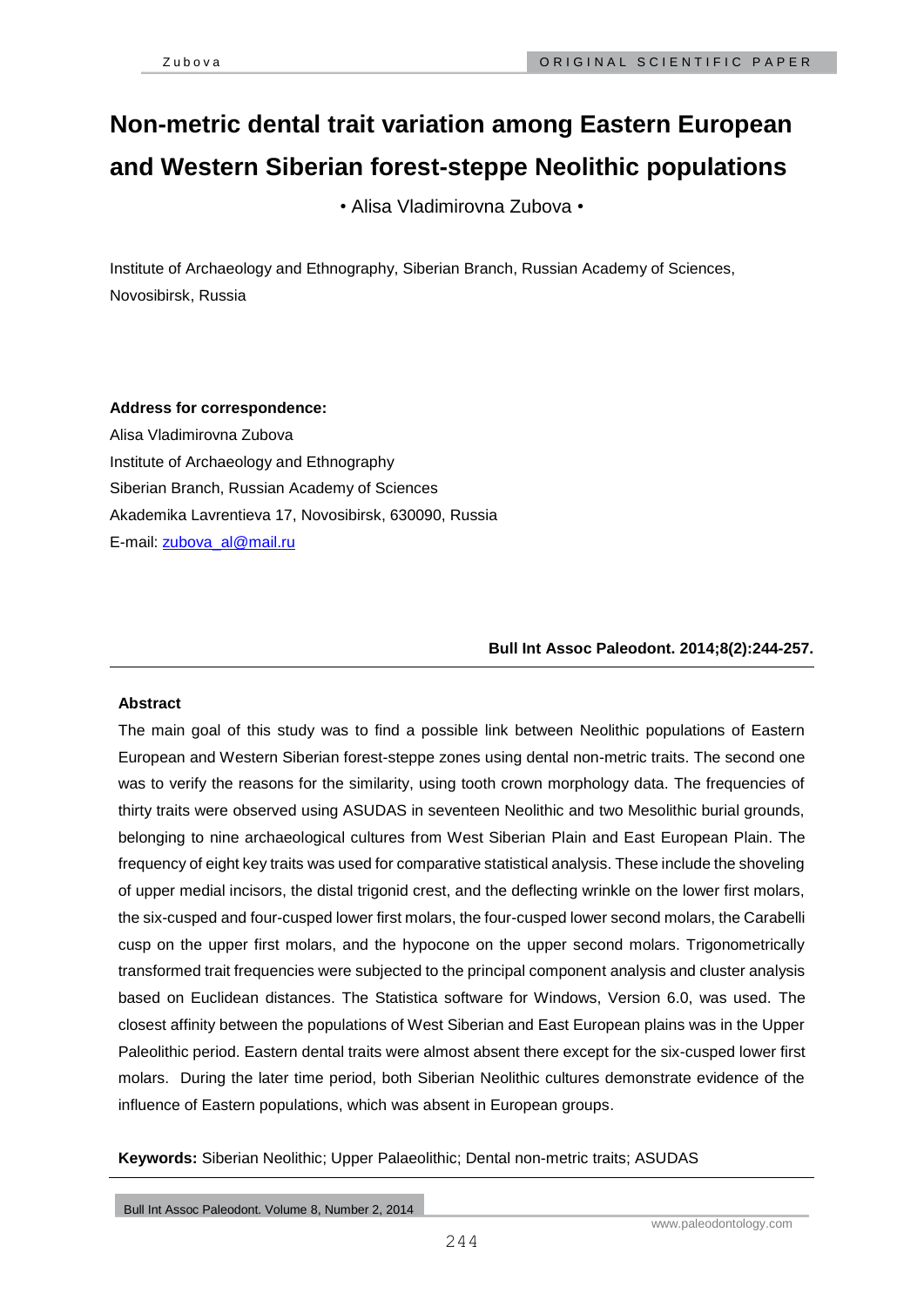#### **Introduction**

The possible link between the Neolithic populations of Eastern Europe and Western Siberia is widely debated in Russian physical anthropology. A very specific combination of craniometrical traits has been observed in several groups of the Neolithic Sredneirtyshskaya archaeological culture in Western Siberia. Their nasomalar face flatness was more prominent than in contemporary European groups but less so than in Mongoloid groups. The relatively high nose bridge was combined with a small nose protrusion angle (1). A similar combination of traits was described in the meso-neolithic population of the forest-steppe zone in Eastern Europe. The origin of this combination has become the subject of extensive discussion, with two major viewpoints being developed as a result. One of them states that such an unusual combination appeared because of the ancient mixing of Mongoloid and Caucasoid populations on the border of their areas (2). Another hypothesis is that the craniometrical similarity between Siberian and European Neolithic populations is the result of the preservation of archaic features in these groups from the Paleolithic times (3).

The main goal of this study was to find a possible link between Neolithic populations of Eastern European and Western Siberian forest-steppe zones using dental non-metric traits. The second one was to verify the reasons for the similarity, using tooth crown morphology data.

#### **Materials and Methods**

The frequencies of thirty traits were observed using ASUDAS (Table 1).

The study was based on the dental remains from seventeen Neolithic and two Mesolithic burial grounds, belonging to nine archaeological cultures (Table 2, Fig.1). Eleven sites were located in various areas of Western Siberia. Five of them (Sopka-2, Protoka, Korchugan, Vengerovo-2, Omskaya stoyanka) were situated in the Baraba forest-steppe between the Ob and Irtysh rivers, near the cities of Novosibirsk and Omsk. They belong to the Sredneirtyshskaya archaeological culture dated between 6,000 and 5,000 BC. Five burial sites (Itkul', Ust'-Isha, Lebedi-2, Vas'kovo-5 and Solontsy-5) were from the Altay-Sayan Highlands. Ust'-Isha, Lebedi-2, Vas'kovo-5, Kaminnaya cave and Solontsy-5 belong to the Kuznetzk-Altayskaya culture of the first half of the 4th millennium BC. The Itkul' burial ground previously belonged to the same culture but was recently reclassified as Bolshemysskaya culture of the same time period. Six sites are from the forest-steppe zone on the Eastern European Plain. The first was from the Fomino burial ground near Ryazan and was connected to the Ryazanskaya archaeological culture, dated 3,000-2,500 BC. Three samples from Karavaikha, Modlona and Pogostice were situated in the Vologda area and belonged to the Yamochno-grebenchataya culture from the end of 4th to the first half of the 3rd millennium BC. Two more samples were obtained from the excavation of the Sakhtysh-2a site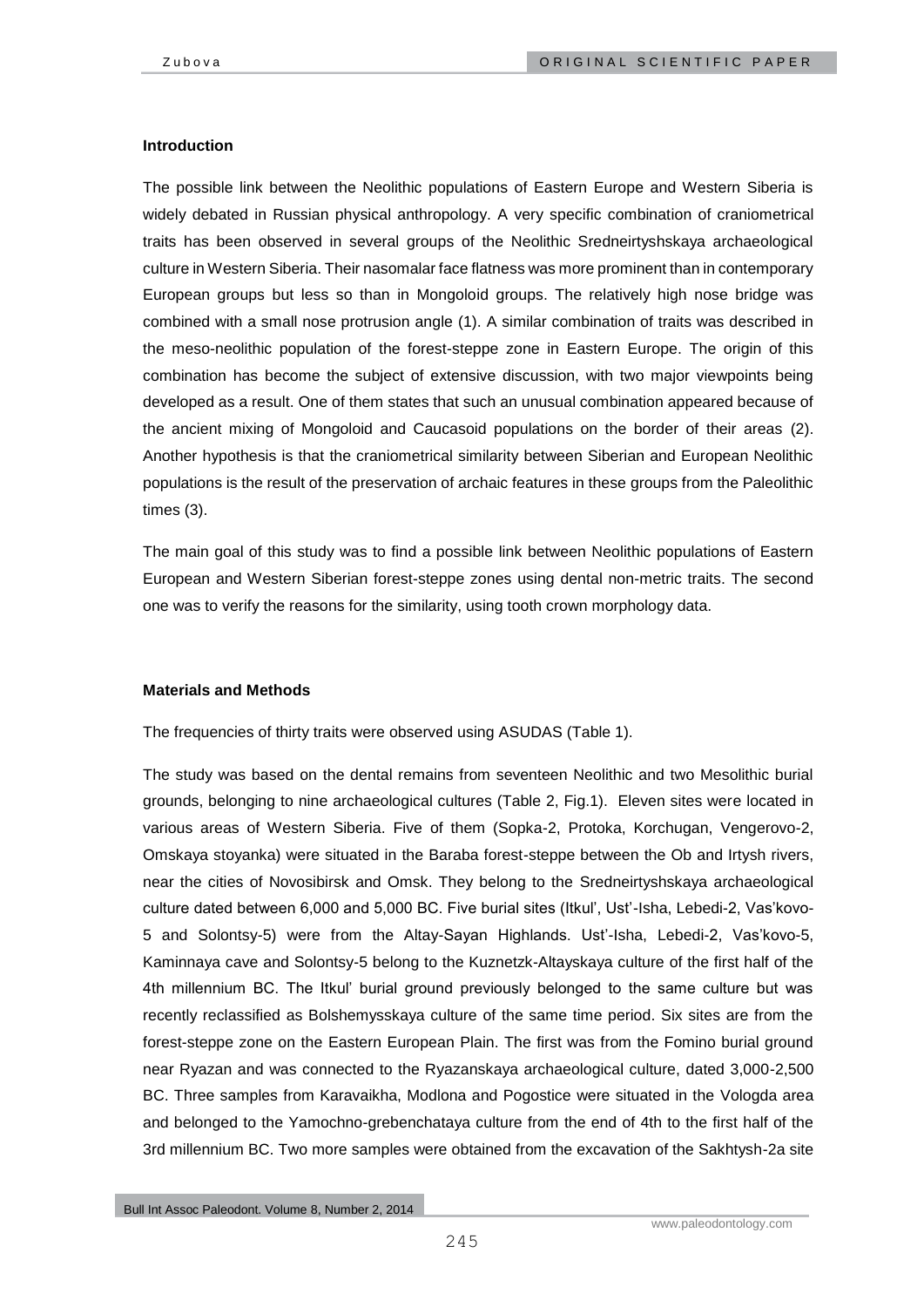in the Ivanovo area, near the Kojka River. The first one was dated between 6,040 and 4,555 BP and belonged to the L'alovskaya culture. The second one has been carbon dated as being 5,065- 3,840 BP and is considered part of the Volosovskaya archaeological culture. Data was also used from two Mesolithic groups, as published by R. She had examined samples from the South Reindeer Island in Karelia (carbon dated 6,320-5,640 BC, Onegskaya culture) and from the Zvenieki burial ground in Latvia (carbon dated 8,240-6,760 BP, Kunda culture). The full set of dental features was not recorded in these samples but all traits for intergroup comparative analysis were present. Dental data from sites belonging to the same culture were pooled, as described in Table 3.

Eight Upper Paleolithic samples were used for comparison. Three of them were from Western Siberia (Malta, Listvenka and Afontova gora-2) and five were from the European part of Russia (Kostenki-14, Kostenki-15, Kostenki-18, Sungir'-2, Sungir'-3).

The frequency of eight key traits was used for comparative statistical analysis. These include the shoveling of upper medial incisors, the distal trigonid crest, and the deflecting wrinkle on the lower first molars, the six-cusped and four-cusped lower first molars, the four-cusped lower second molars, the Carabelli cusp on the upper first molars, and the hypocone on the upper second molars. The high prevalence of the first two traits is inherent to modern and ancient Mongoloid populations. The other characteristics are important for differentiating Western populations. The combination of the Carabelli trait and the deflecting wrinkle is more common in North European samples. Fourcusped lower first molars are more frequently seen in the South European populations.

Trigonometrically transformed trait frequencies were subjected to the principal component analysis and cluster analysis based on Euclidean distances. The Statistica software for Windows, Version 6.0, was used.

## **Results**

The comparison of dental trait frequencies demonstrated a number of differences between the Siberian and European groups. All the Siberian groups displayed certain common traits such as the high frequency of the distal trigonid crest, the absence of the deflecting wrinkle and low occurrence of the Carabelli trait (Table 4). The greatest degree of similarity was observed between the KA groups, where all the individuals had shoveling of the upper incisors, and the distal trigonid crest was present in more than 50% of cases. The SI series, by contrast, exhibited uneven shoveling frequencies, which varied from 0% to 50%. These were markedly lower than in the KA population and much closer to the characteristics of European Mesolithic groups, RN and VS samples. The typical feature of most European series is the high frequency of the Carabelli trait (grade 2-7) on the upper first molars and the deflecting wrinkle on the lower first molars. These traits were absent or rare in the majority of the Siberian groups.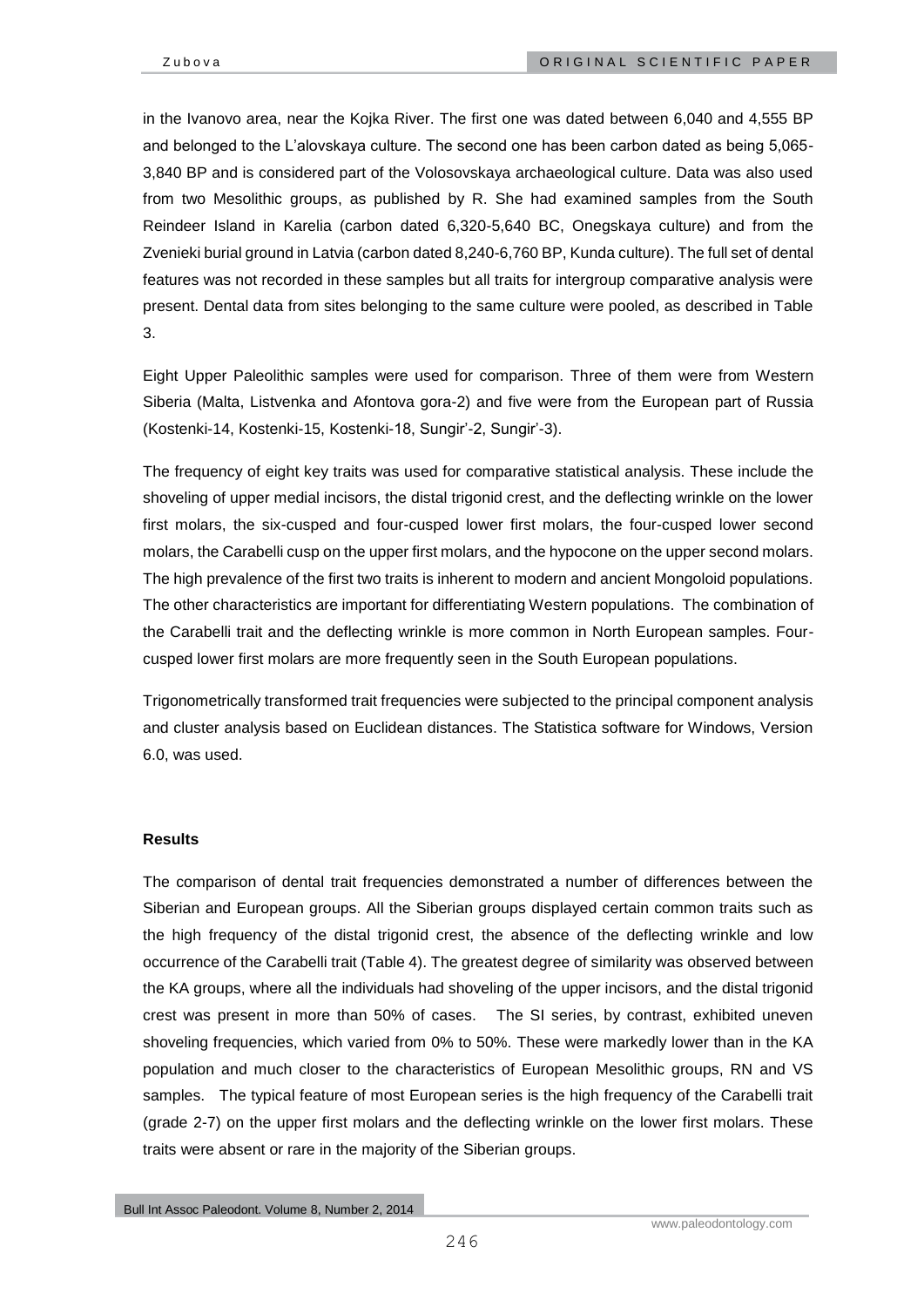Labial convexity and double-shoveling were absent in the majority of the samples. Only KA1 and YG showed one case of labial convexity each. Labial marginal ridges were seen only in KA2 and BM groups. Accessory ridges in the upper canines were rare. There was only one case of a distal ridge in the SI2 sample. The mesial ridge was absent in all groups. The metacone in the upper first and second molars was slightly reduced and only grade 4-5 were observed. The hypocone reduction was more significant; however this cusp was very rarely absent. Several cases of a complete absence of the hypocone on the upper second molars were observed in KA1, KA2 and YG samples. Parastyle and anterior fovea were lacking in all samples. The posterior fovea of the upper first molar was seen only in SI1 and SI2 groups.

The mandibular premolars demonstrated a similar degree of cusp differentiation in both the Siberian and the European samples. Differentiated forms of the lower first premolars were rare. The frequency of multiple cusps on the second premolars varied between 42.86% and 88.89%. The highest occurrence of this trait was observed in LS, VS and SI2 samples. Hypoconulid was observed in almost all of the first lower molars. Several cases of four-cusped teeth were noted only in SI1, VS and LM samples. C6 frequencies were equally high in Siberia and in Europe during Neolithic times.

The results of the statistical comparison of the Siberian and European groups demonstrate three trait combinations that are especially diagnostic between 6,000 and 2,000 BC (Table 5, Fig. 2). One of them is described by the first principal component. It includes high frequencies of shoveling and the presence of the distal trigonid crest. This combination is an 'Eastern' complex in a broad sense, separating most of the Siberian groups from the European population. This combination was less important for SI samples than for KA, which scored the highest in this component. The second combination reveals the specificity of the groups, with a high incidence of the Carabelli trait, deflecting wrinkle and four-cusped lower molars. This combination is most pronounced in the Latvian Mesolithic sample from Zvenieky and is common for most European series. The third combination is less important than the first two and was described by the second principal component. The group that scored lowest on this component was the YG sample. It demonstrated the highest frequencies of the four-cusped M2 amongst the European samples, while the deflecting wrinkle was absent (4,5).

The Siberian and European groups fall into two different clusters on a two-dimensional scatter-plot (Fig. 2). The European cluster showed positive scores on both principal components. The majority of the Siberian groups had negative scores. Only one sample, SI1, displayed a marked resemblance to the European Neolithic populations. It is a group from the Protoka burial site, one of the most ancient Neolithic sites in Siberia. This sample also matched the European Neolithic groups in the results of the cluster analysis. It showed a closer affinity of SI groups with the VS sample and the European Neolithic cluster rather than with the population of the Altay-Sayan Highlands (Fig. 3), since they demonstrate lower frequencies of Eastern traits than the KA population. Thus we can conclude the relatively late date of Eastern migration into Western Siberia.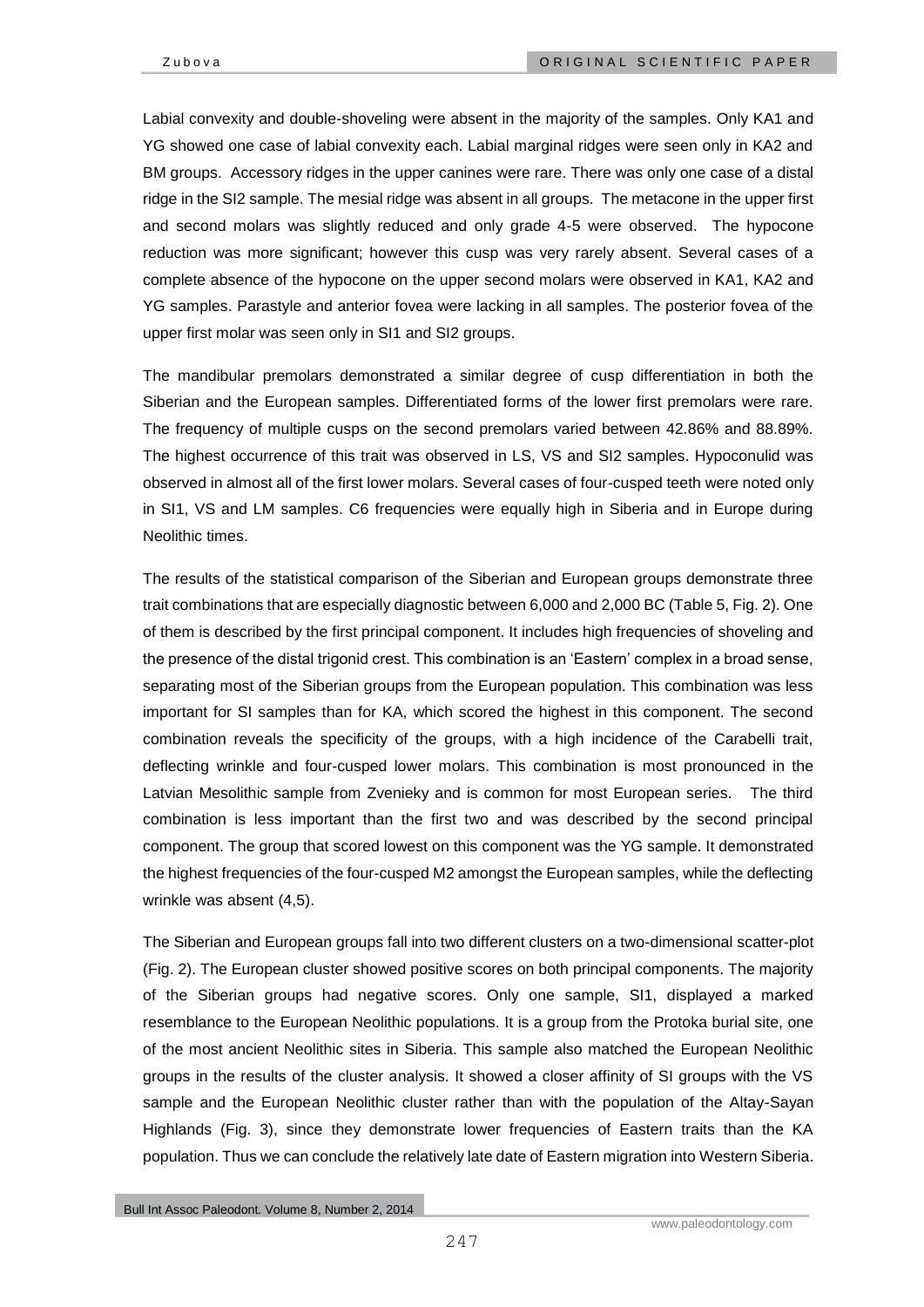The KA culture is dated almost 1,000 years younger than SI, but it demonstrates more frequent Eastern traits. To verify this conclusion, the dental features of the Russian Upper Paleolithic population were studied (Table 6) and compared to the Neolithic data. The analysis results suggest a closer affinity between Siberian and European Paleolithic populations than during Neolithic times. The Siberian Paleolithic findings lack the majority of the Eastern traits. There is no shoveling or double-shoveling and no trigonid crest, which is common for Neolithic Siberian populations. The only difference between European and Siberian samples is the frequency of the entoconulid of lower first molars. Two cases of this trait were observed in Paleolithic Siberian findings (Listvenka and Afontova gora-2), while six-cusped lower first molars are absent in the European part of Russia. The combination of the Carabelli trait in the upper first molars and the deflecting wrinkle in the lower first molars was less important in the Paleolithic period than in the Neolithic. Only one European Paleolithic sample showed the presence of the deflecting wrinkle (Sungir 3). A well-developed Carabelli cusp was seen in both the European Kostenki-15 and Kostenki-18, and in the Siberian Malta, so this combination does not differentiate between Western and Eastern groups as strongly as in the Neolithic period. The cluster analysis has demonstrated the joining of the pooled Upper Paleolithic samples with the European groups and SI1 series (Fig. 4).

## **Conclusion**

Several conclusions can be deduced from the above.

1) The closest affinity between the populations of West Siberian and East European plains was in the Upper Paleolithic period. Eastern dental traits were almost absent there except for the sixcusped lower first molars, so the migration from the east Eurasia began only in postpaleolithic time.

2) During the later time period, both Siberian Neolithic cultures demonstrate evidence of the influence of Eastern populations, with higher frequencies of shoveling and the presence of the distal trigonid crest. This was less obvious in SI groups than in KA or BM, and SI groups generally appeared more similar to the European populations, especially to the VS sample, than the KA population. The presence of this component varied in the samples from each burial ground of SI culture. In Protoka and Sopka-2 it was markedly less than in Korchugan and Vengerovo-2.

3) The combination of craniometrical and dental characteristics of the population from the Protoka and Sopka-2 burial sites indicate that the Siberian Upper Paleolithic features have been preserved there for longer than at other locations.

## **References**

- 1. Polosmak N.V., Chikisheva T.A., Balueva T.S. Neolithic burial sites of Northern Baraba Novosibirsk; 1989 (In Russian)
- 2. Dremov V.A. The Bronze Age Population of Upper Ob' area (anthropological aspect). Tomsk: Tomsk State University; 1997. (In Russian)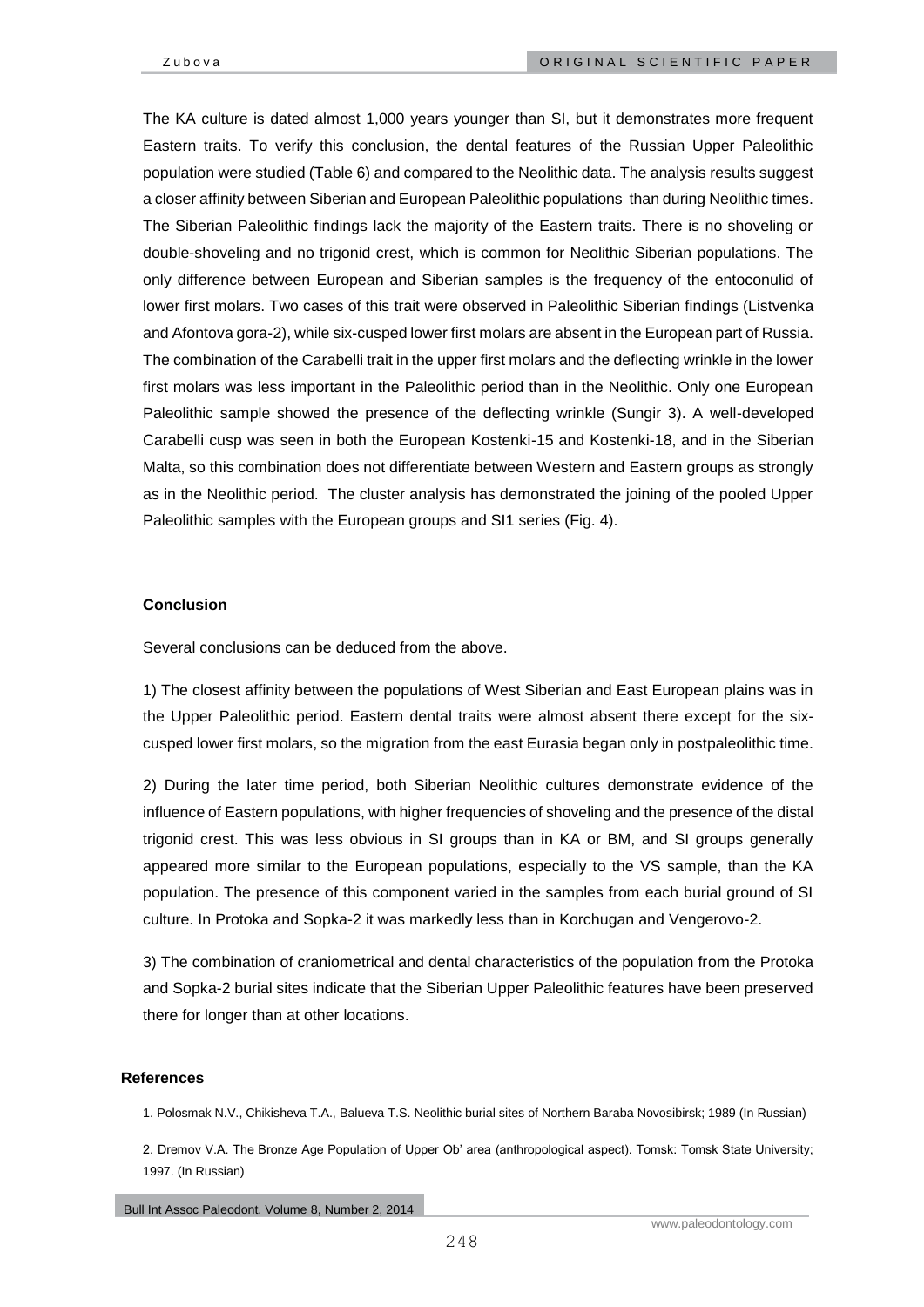3. Chikisheva T.A. Dynamics of anthropological composition of the population of the south of Western Siberia in the Neolithic - Early Iron Age. Novosibirsk: SB RAS; 2012(In Russian)Gravere R.U. Dental aspect of ethnogenesis and ethnic history of the East Slavic peoples // East Slavs. Anthropology and ethnic history. Moscow: Nauchnyi mir; 1999 (In Russian)

4. Zubov A.A.Morphological study of children's teeth from the Sungir burial (Sungir-2, Sungir-3) // HOMO SUNGIRENSIS. Upper Paleolithic man: ecological and evolutionary aspects of the investigation. Moscow: Nauchnyi mir; 2000. (In Russian)

5. Khaldeeva N.I. The results of dental investigation of Kostenki XVIII sample // Prehistoric man. Biological and social aspects. Moscow; 2006. (In Russian)

| <b>Trait</b>                | <b>Key Tooth</b> | <b>Breakpoints ASUDAS</b>        |
|-----------------------------|------------------|----------------------------------|
| Labial convexity            | UI1              | $2 - 6$                          |
| Shovel                      | UI1, UI2         | $2 - 7$                          |
| Double shovel               | UI1, UI2         | $3 - 6$                          |
| <b>Mesial ridge</b>         | UC               | $2 - 3$                          |
| Distal acc. Ridge           | UC, LC           | $2 - 5$                          |
| Metacone                    | <b>UM1, UM2</b>  | $3 - 5$                          |
| Hypocone                    | UM1, UM2         | $2 - 5$                          |
| Carabelli trait             | UM1, UM2         | $0, 2 - 7$                       |
| C5                          | UM1, UM2         | $2 - 5$                          |
| C6                          | UM1, UM2         | $2 - 5$                          |
| Parastyle                   | UM1, UM2         | $2 - 5$                          |
| Anterior fovea              | UM1, LM1         | $\ddot{}$                        |
| Posterior fovea             | UM1, LM1         | $\ddot{}$                        |
| <b>Enamel extension</b>     | <b>UM1, UM2</b>  | $2 - 3$                          |
| <b>Multiple cusps</b>       | LP3, LP4         | $2 - 5$                          |
| <b>Hypoconulid (Cusp 5)</b> | LM1, LM2         | $1 - 5$                          |
| Entoconulid (Cusp 6)        | LM1, LM2         | $2 - 5$                          |
| 6-cusped M1                 | LM1              | $\ddot{}$                        |
| 5-cusped M1                 | LM1              | $\ddot{}$                        |
| 4-cusped M1                 | LM1              | $\ddot{}$                        |
| 6-cusped M2                 | LM <sub>2</sub>  | $\ddot{}$                        |
| 5-cusped M2                 | LM <sub>2</sub>  | $\begin{array}{c} + \end{array}$ |
| 4-cusped M2                 | LM <sub>2</sub>  | $\ddot{}$                        |
| Groove pattern              | LM1, LM2         | $Y, X, +$                        |
| Tami (Cusp 7)               | LM1, LM2         | $2 - 4$                          |
| <b>Deflecting wrinkle</b>   | LM1              | $2 - 3$                          |
| Distal trigonid crest       | LM1              | $\ddot{}$                        |
| Epicristid                  | LM1              | $\begin{array}{c} + \end{array}$ |
| Protostylid                 | LM1              | $3 - 5$                          |
| Protostylid pit             | LM1              | 1                                |

*Table 1. Dental features used in analysis*

Bull Int Assoc Paleodont. Volume 8, Number 2, 2014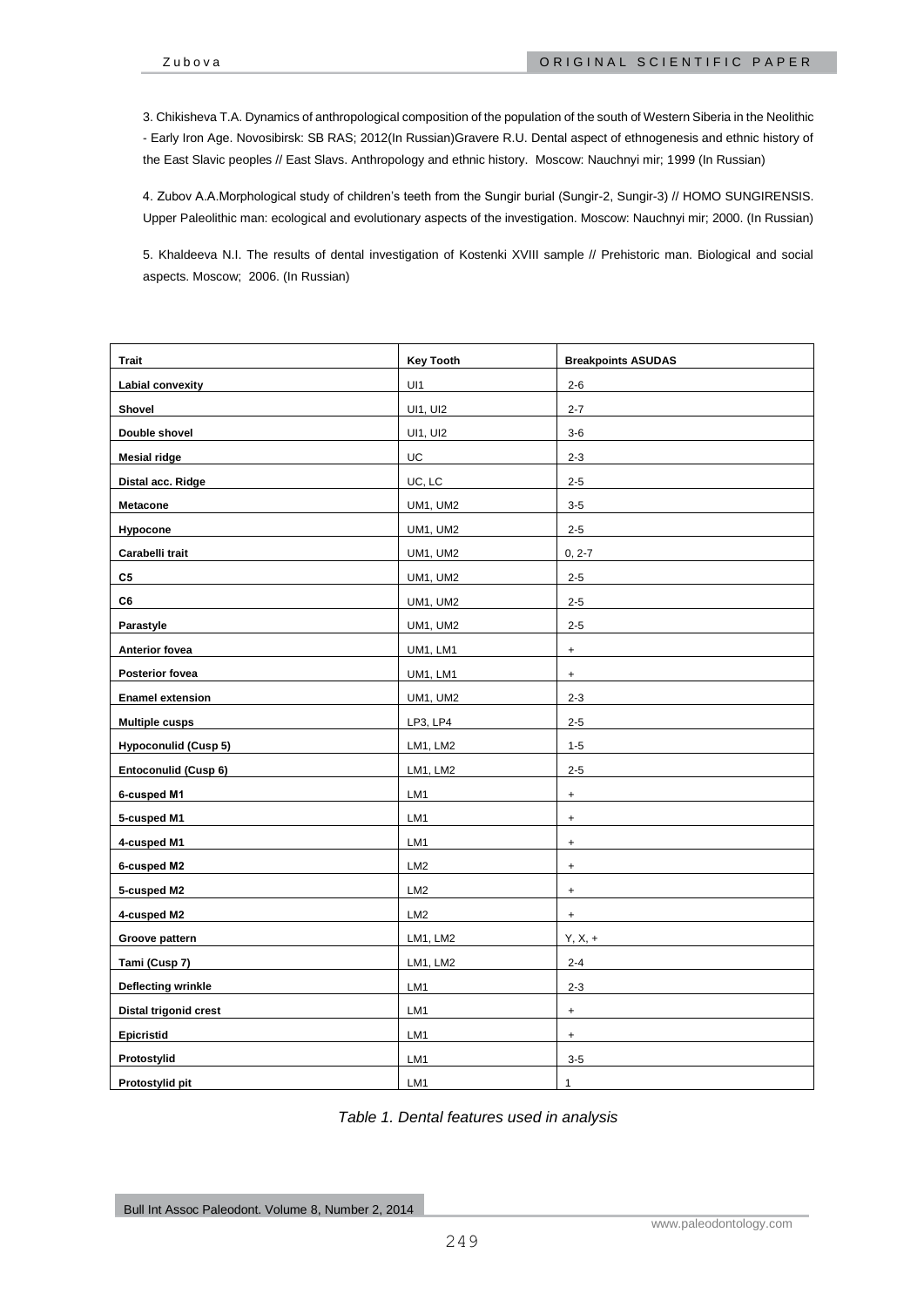| Region                        | Archaeological culture     | Site                | individuals<br>Number of | Date                                                     | References                                     |
|-------------------------------|----------------------------|---------------------|--------------------------|----------------------------------------------------------|------------------------------------------------|
|                               | Sredneirtyshskaya          | Protoka             | $\mathcal{S}$            | 6355-6200 ybp (C14)                                      | Чикишева, 2012, Zubova, present<br>study       |
|                               | Sredneirtyshskaya          | Sopka-2             | 6                        | VI-V millenia b.c.                                       | 2012, Zubova, present<br>Чикишева,<br>study    |
|                               | Sredneirtyshskaya          | Korchugan           | $\mathbf{\Omega}$        | VI-V millenia b.c.                                       | Zubova, present<br>2012,<br>Чикишева,<br>study |
|                               | Sredneirtyshskaya          | Vengerovo-2a        | 3                        | VI-V millenia b.c.                                       | Zubova, unpublished                            |
|                               | Sredneirtyshskaya          | Omskaya stoyanka    | $\mathbf{\Omega}$        | VI-V millenia b.c.                                       | Zubova, unpublished                            |
| <b>Western Siberian Plane</b> | Kuznetzk-Altayskaya        | Solontsy-5          | $\infty$                 | 5810-5325 ybp (C14)                                      | Чикишева, 2012, Zubova, present<br>xtudv       |
|                               | Kuznetzk-Altayskaya        | Ust'-Isha           |                          | 5135-5055 ybp (C14)                                      | Zubova, present study                          |
|                               | <b>Kuznetzk-Altayskaya</b> | Lebedy-2            | 2                        | V-IV millenia b.c.                                       | 2012, Zubova, present<br>Чикишева,<br>studv    |
|                               | Kuznetzk-Altayskaya        | Vas'kovo-5          | ᠇                        | V-IV millenia b.c.                                       | 2012, Zubova, present<br>Чикишева,<br>studv    |
|                               | Kuznetzk-Altayskaya        | Kaminnaya cave      | ᡪ                        | 5320+-100 ybp (C14)                                      | Чикишева, 2012, Zubova, present<br>study       |
|                               | Bolshemysskaya             | ltkul'              | ω                        | 5930-5485 ybp (C14)                                      | Zubova, present study                          |
|                               | Ryazanskaya                | Fomino              | $\overline{1}$           | 3000-2500 ybc                                            | Zubova, present study                          |
|                               | /amocno-grebenchataya      | Karavaikha          | ဖ                        | the end of IV - the first half of III millenia<br>ن<br>م | Zubova, present study                          |
|                               | amocno-grebenchataya       | Modlona             |                          | 3555+-167 ybc (C14)                                      | Zubova, present study                          |
|                               | ramocno-grebenchataya      | Pogostice           | ᡪ                        | the end of IV - the first half of III millenia           | Zubova, present study                          |
|                               | alovskaya                  | Sakhtysh-2a         | $\frac{6}{5}$            | 6040-4555 ybp (C14)                                      | Zubova, present study                          |
| Eastern European plane        | Volosovskaya               | Sakhtysh-2a         | $\frac{45}{5}$           | 5065-3840 ybp (C14)                                      | Zubova, present study                          |
|                               | Kunda                      | <b>Zveinieki</b>    | 8ă                       | 8240-6760 ybp (C14)                                      | Gravere, 1999                                  |
|                               | Onegskaya                  | South Oleniy island | $\frac{8}{3}$            | 6320-5640 ybc (C14)                                      | Gravere, 1999; Zubova unpublished              |

*Table 2. Dental samples used in present study*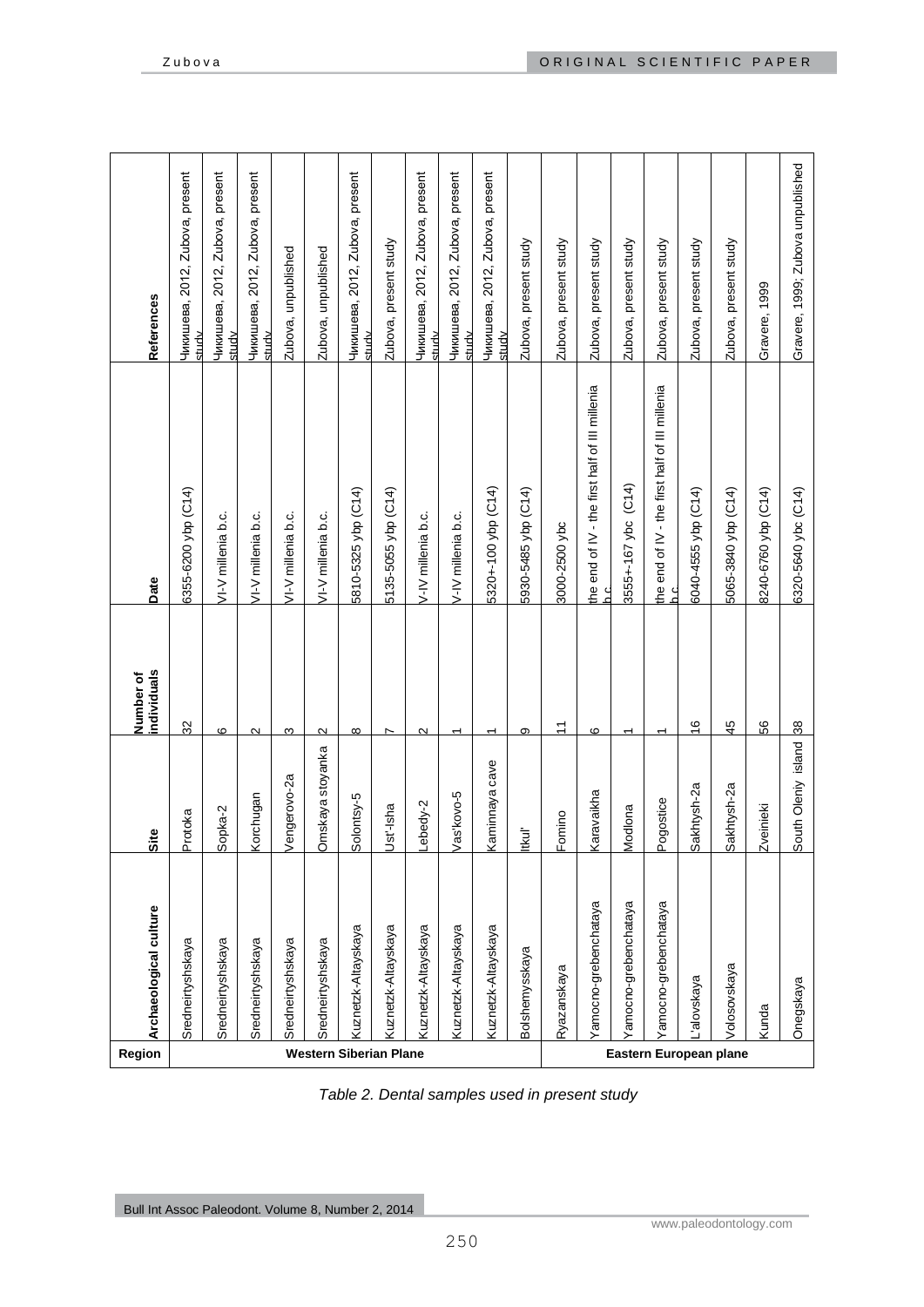| Name of serie         | <b>Short name</b> | <b>Sites</b>                                        |
|-----------------------|-------------------|-----------------------------------------------------|
| Sredneirtyshskaya 1   | S <sub>11</sub>   | Protoka                                             |
| Sredneirtyshskaya 2   | SI <sub>2</sub>   | Sopka-2, Korchugan, Vengerovo-2a, Omskaya stoyanka, |
| Kuznetsk-altayskaya 1 | KA1               | Solontsy-5                                          |
| Kuznetsk-altayskaya 2 | KA <sub>2</sub>   | Ust'-Isha, Kaminnaya cave, Lebedy-2, Vas'kovo-5     |
| Bolshemysskaya        | ВM                | ltkuľ                                               |
| Ryazanskaya           | <b>RN</b>         | Fomino                                              |
| Yamocno-grebenchataya | ΥG                | Karavaikha, Modlona, Pogostice                      |
| L'alovskaya           | LS                | Sakhtysh-2a                                         |
| Volosovskaya          | VS.               | Sakhtysh-2a                                         |
| Latvian Mesolithik    | LM                | Zvenieki                                            |
| Karelian Mesolithic   | ΚM                | South Oleniy (Reindeer) island                      |

# *Table 3. Pooled Neolithic series*

|                                | SI1    |             | SI2    |             | KA <sub>1</sub> |                |      | <b>KA2</b>     |                | <b>BM</b>      |
|--------------------------------|--------|-------------|--------|-------------|-----------------|----------------|------|----------------|----------------|----------------|
| <b>Maxilla</b>                 | n(N)   | $\%$        | n(N)   | $\%$        | n(N)            | $\%$           | n(N) | $\%$           | n(N)           | %              |
| Labial convexity               | 0(2)   | $\Omega$    | 0(2)   | $\Omega$    | 1(4)            | 25             | O(3) | $\Omega$       | 0(4)           | $\mathbf 0$    |
| <b>Shovel I1</b>               | 0(2)   | 0           | 3(6)   | 50          | 3(3)            | 100            | 5(5) | 100            | 3(3)           | 100            |
| Shovel I2                      | 3(4)   | 75          | 6(6)   | 100         | 4(4)            | 100            | 6(6) | 100            | 3(3)           | 100            |
| Double shovel I1               | 0(2)   | $\Omega$    | 0(2)   | $\mathbf 0$ | 0(4)            | 0              | 1(3) | 33,3           | 2(4)           | 50             |
| Double shovel I2               | 0(4)   | $\Omega$    | 0(2)   | $\Omega$    | 0(2)            | $\overline{0}$ | 0(5) | 0              | 2(4)           | 50             |
| <b>Mesial ridge</b>            | 0(6)   | $\mathbf 0$ | 0(4)   | $\mathbf 0$ | 0(3)            | 0              | 0(2) | $\mathbf 0$    | 0(1)           | 0              |
| Distal acc. Ridge              | 0(6)   | 0           | 1(4)   | 25          | 0(3)            | 0              | 2(2) | 100            | 1(1)           | 100            |
| <b>Metacone M1</b>             | 11(11) | 100         | 13(13) | 100         | 6(6)            | 100            | 8(8) | 100            | 5(5)           | 100            |
| <b>Metacone M2</b>             | 10(10) | 100         | 13(13) | 100         | 5(5)            | 100            | 7(7) | 100            | 5(5)           | 100            |
| <b>Hypocone M1</b>             | 11(11) | 100         | 13(13) | 100         | 7(7)            | 100            | 8(8) | 100            | 5(5)           | 100            |
| <b>Hypocone M2</b>             | 10(10) | 100         | 13(13) | 100         | 7(8)            | 87,5           | 6(7) | 85,71          | 5(5)           | 100            |
| Carabelly trait grade 0, M1    | 10(10) | 100         | 8(11)  | 72,73       | 4(5)            | 80             | 6(6) | 100            | 5(5)           | 100            |
| Carabelly trait grade 2-7, M1  | 0(10)  | 0           | 1(11)  | 9,09        | 1(5)            | 20             | 0(6) | 0              | 0(5)           | 0              |
| Carabelly trait grade 0, M2    | 8(8)   | 100         | 12(12) | 100         | 5(5)            | 100            | 6(6) | 100            | 5(5)           | 100            |
| Carabelly trait grade 2-7, M2  | O(8)   | $\mathbf 0$ | 0(12)  | $\mathbf 0$ | 0(5)            | $\mathbf 0$    | 0(6) | $\Omega$       | 0(5)           | 100            |
| <b>C5 M1</b>                   | 1(11)  | 9,09        | 0(12)  | $\Omega$    | 3(5)            | 60             | 0(5) | $\Omega$       | 0(1)           | $\mathbf 0$    |
| <b>C5 M2</b>                   | 0(7)   | $\Omega$    | 1(12)  | 8,33        | 1(5)            | 20             | 0(3) | $\mathbf 0$    | 0(1)           | $\mathbf 0$    |
| <b>C6 M1</b>                   | 1(11)  | 9,09        | 1(12)  | 8,33        | 1(5)            | 20             | 0(5) | 0              | 0(1)           | 0              |
| <b>C6 M2</b>                   | 0(7)   | $\Omega$    | 1(12)  | 8,33        | 0(5)            | 0              | O(3) | $\Omega$       | 0(1)           | $\mathbf 0$    |
| Parastyle M1                   | 0(11)  | $\mathbf 0$ | 0(12)  | $\mathbf 0$ | 0(5)            | $\mathbf 0$    | 0(5) | 0              | 0(1)           | $\mathbf 0$    |
| Parastyle M2                   | 0(7)   | $\Omega$    | 0(12)  | $\Omega$    | 1(5)            | 20             | 0(3) | $\Omega$       | 0(1)           | $\pmb{0}$      |
| <b>Anterior fovea</b>          | 0(11)  | $\Omega$    | 0(4)   | $\mathbf 0$ | 0(3)            | $\Omega$       | ÷.   | $\blacksquare$ | $\blacksquare$ | $\blacksquare$ |
| <b>Posterior fovea</b>         | 1(11)  | 9,09        | 1(5)   | 20          | 0(3)            | 0              | ä,   | ä,             | O(1)           | 0              |
| <b>Enamel extension M1</b>     | 2(10)  | 20          | 4(8)   | 50          | 2(4)            | 50             | 3(7) | 42,86          | 3(3)           | 100            |
| <b>Enamel extension M2</b>     | 5(9)   | 55,6        | 7(12)  | 58,33       | 5(5)            | 100            | 5(8) | 62,5           | 4(5)           | 80             |
| <b>Mandible</b>                | n(N)   | $\%$        | n(N)   | %           | n(N)            | $\%$           | n(N) | $\%$           | n(N)           | $\%$           |
| <b>Multiple cusps P3</b>       | 0(12)  | $\Omega$    | 1(8)   | 12,5        | 0(1)            | $\Omega$       | 0(6) | $\Omega$       | 0(1)           | 0              |
| <b>Multiple cusps P4</b>       | 6(13)  | 46,2        | 7(11)  | 63,64       | 0(1)            | 0              | 3(7) | 42,86          | 0(1)           | $\mathbf 0$    |
| <b>Hypoconulid (Cusp 5) M1</b> | 18(19) | 94,7        | 9(9)   | 100         | 5(5)            | 100            | 8(8) | 100            | 2(2)           | 100            |
| <b>Hypoconulid (Cusp 5) M2</b> | 9(23)  | 39,1        | 4(11)  | 36,36       | 1(3)            | 33,3           | 4(8) | 50             | 1(2)           | 50             |
| Entoconulid (Cusp 6) M1        | 6(19)  | 31,6        | 2(9)   | 22,22       | 1(5)            | 20             | 0(8) | 0              | 1(2)           | 50             |
| Entoconulid (Cusp 6) M2        | 0(23)  | $\mathbf 0$ | 0(11)  | $\mathbf 0$ | 0(3)            | 0              | 0(8) | $\pmb{0}$      | 0(2)           | $\mathbf 0$    |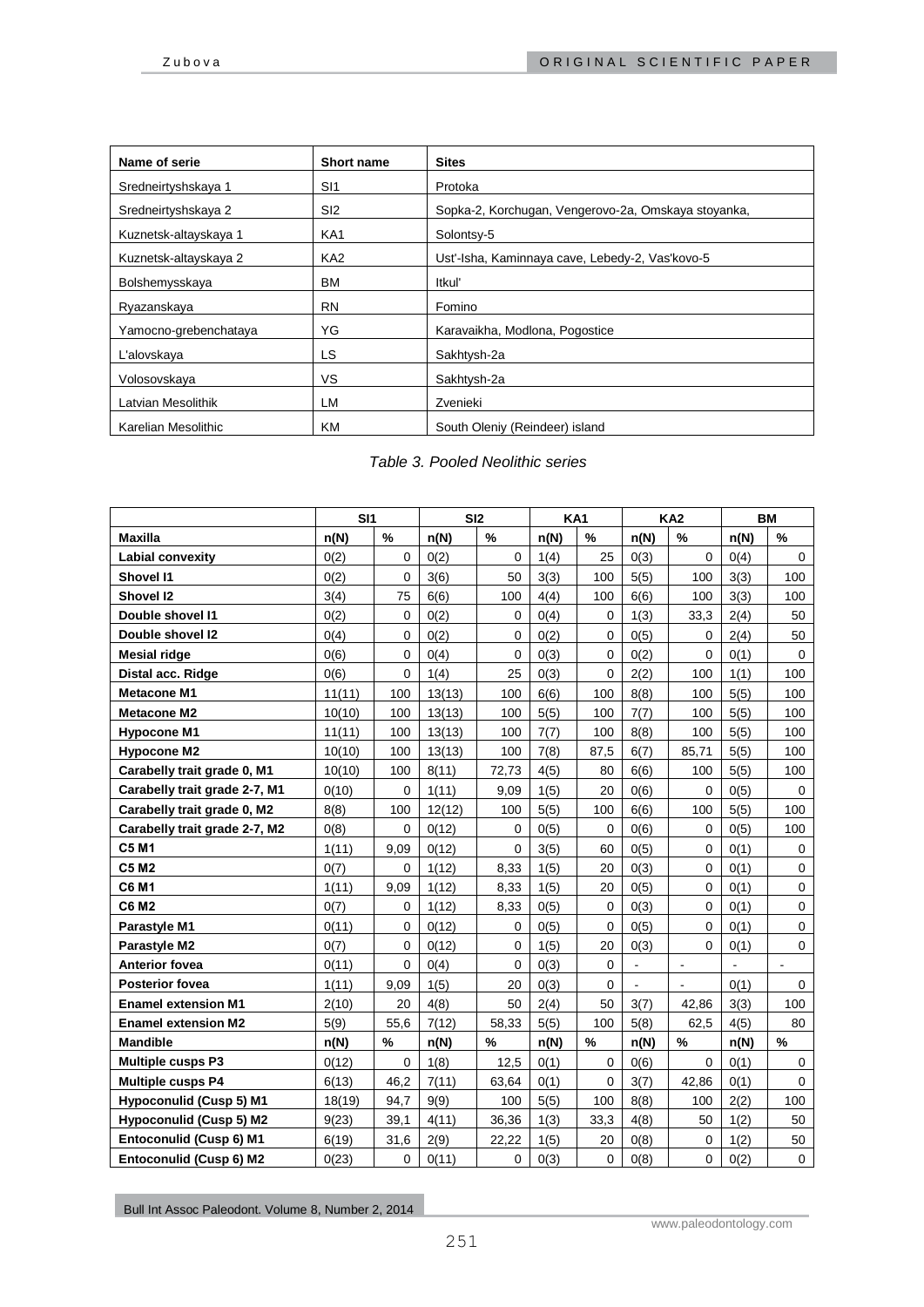| 6-cusped M1                  | 6(19)  | 31,6     | 2(9)  | 22,2     | 1(5) | 20   | 0(8) | 0    | 1(2)           | 50          |
|------------------------------|--------|----------|-------|----------|------|------|------|------|----------------|-------------|
| 5-cusped M1                  | 12(19) | 63,2     | 7(9)  | 77,78    | 4(5) | 80   | 8(8) | 100  | 1(2)           | 50          |
| 4-cusped M1                  | 1(19)  | 5,26     | 0(9)  | $\Omega$ | 0(5) | 0    | 0(8) | 0    | O(2)           | 0           |
| 6-cusped M2                  | 0(23)  | $\Omega$ | 0(11) | 0        | 0(3) | 0    | 0(8) | 0    | 0(2)           | $\mathbf 0$ |
| 5-cusped M2                  | 9(23)  | 39,1     | 4(11) | 36,36    | 1(3) | 33,3 | 4(8) | 50   | 1(2)           | 50          |
| 4-cusped M2                  | 14(23) | 60,9     | 7(11) | 63,64    | 2(3) | 66,7 | 4(8) | 50   | 1(2)           | 50          |
| YM1                          | 11(18) | 61,1     | 8(9)  | 88,89    | 3(5) | 60   | 5(8) | 62,5 | $\blacksquare$ |             |
| XM1                          | 2(18)  | 11,1     | 1(9)  | 11,11    | 2(5) | 40   | 2(8) | 25   | $\blacksquare$ |             |
| + M1                         | 7(18)  | 38,9     | 0(9)  | $\Omega$ | 0(5) | 0    | 2(8) | 25   | $\blacksquare$ | ۰           |
| YM <sub>2</sub>              | 5(23)  | 21,7     | 3(11) | 27,27    | 0(3) | 0    | 3(8) | 37,5 | 0(2)           | 0           |
| XM <sub>2</sub>              | 14(23) | 60,9     | 6(11) | 54,55    | 2(3) | 66,7 | 5(8) | 62,5 | 1(2)           | 50          |
| + M2                         | 5(23)  | 21,7     | 3(11) | 27,27    | 1(3) | 33,3 | 0(8) | 0    | 1(2)           | 50          |
| Tami (Cusp 7) M1             | 1(23)  | 4,35     | 1(9)  | 11,11    | 0(5) | 0    | 1(7) | 14,3 | 0(4)           | $\mathbf 0$ |
| Tami (Cusp 7) M2             | 0(21)  | 0        | 0(10) | 0        | 0(3) | 0    | 0(7) | 0    | 1(4)           | 25          |
| Deflecting wrinkle           | 0(5)   | $\Omega$ | 0(3)  | $\Omega$ | 0(3) | 0    | 0(2) | 0    | 0(1)           | $\mathbf 0$ |
| <b>Distal trigonid crest</b> | 8(18)  | 44,4     | 3(7)  | 42,86    | 2(4) | 50   | 3(4) | 75   | 0(2)           | $\mathbf 0$ |
| <b>Epicristid</b>            | 0(18)  | 0        | 0(7)  | $\Omega$ | O(4) | 0    | 1(4) | 25   | 1(2)           | 50          |
| Protostylid                  | 0(23)  | $\Omega$ | 0(9)  | $\Omega$ | 0(5) | 0    | 0(8) | 0    | 0(3)           | $\Omega$    |
| Protostylid pit              | 4(23)  | 17,4     | 5(9)  | 55,56    | 1(2) | 50   | 3(8) | 37,5 | 2(3)           | 66,7        |

|                                | <b>RN</b>                |                          |                          | YG             | LS             |                | <b>VS</b>                |                |
|--------------------------------|--------------------------|--------------------------|--------------------------|----------------|----------------|----------------|--------------------------|----------------|
| <b>Maxilla</b>                 | n(N)                     | $\%$                     | n(N)                     | %              | n(N)           | $\%$           | n(N)                     | $\%$           |
| <b>Labial convexity</b>        | O(4)                     | 0                        | 1(4)                     | 25             |                | $\overline{a}$ |                          |                |
| <b>Shovel I1</b>               | 1(4)                     | 25                       | O(5)                     | 0              | O(7)           | 0              | 2(17)                    | 11,76          |
| Shovel I2                      | $\sim$                   | $\overline{a}$           | $\blacksquare$           | $\blacksquare$ | O(8)           | 0              | 5(19)                    | 26,32          |
| Double shovel I1               | O(4)                     | 0                        | O(4)                     | 0              | O(7)           | 0              | O(17)                    | 0              |
| <b>Double shovel I2</b>        | O(4)                     | 0                        | O(5)                     | 0              | O(8)           | 0              | O(19)                    | $\overline{O}$ |
| <b>Mesial ridge</b>            | O(4)                     | 0                        | O(5)                     | 0              | $\blacksquare$ |                | $\overline{a}$           |                |
| Distal acc. Ridge              | O(4)                     | 0                        | O(5)                     | 0              | $\overline{a}$ | $\blacksquare$ | $\overline{\phantom{a}}$ |                |
| <b>Metacone M1</b>             | $\blacksquare$           | $\blacksquare$           | $\blacksquare$           | $\blacksquare$ | 13(13)         | 100            | 31(31)                   | 100            |
| <b>Metacone M2</b>             | $\overline{\phantom{a}}$ | $\overline{a}$           | $\overline{a}$           | $\overline{a}$ | 8(8)           | 100            | 30(30)                   | 100            |
| <b>Hypocone M1</b>             | 8(8)                     | 100                      | 6(6)                     | 100            | 13(13)         | 100            | 32(32)                   | 100            |
| <b>Hypocone M2</b>             | 11(11)                   | 100                      | 5(6)                     | 83,33          | 8(8)           | 100            | 28(30)                   | 93,33          |
| Carabelly trait grade 0, M1    | 1(8)                     | 12,5                     | 3(6)                     | 50             | 3(12)          | 25             | 17(26)                   | 65,38          |
| Carabelly trait grade 2-7, M1  | 6(8)                     | 75                       | 3(6)                     | 50             | 4(12)          | 33,3           | 2(26)                    | 7,69           |
| Carabelly trait grade 0, M2    | 11(11)                   | 100                      | 6(6)                     | 100            | 6(8)           | 75             | 26(28)                   | 92,86          |
| Carabelly trait grade 2-7, M2  | O(11)                    | 0                        | O(6)                     | 0              | 1(8)           | 12,5           | O(28)                    | 0              |
| C5 M1                          | $\blacksquare$           | $\blacksquare$           | $\blacksquare$           | $\blacksquare$ | 6(12)          | 50             | 2(24)                    | 8.33           |
| C5 M2                          | $\overline{\phantom{a}}$ | $\overline{\phantom{a}}$ | $\overline{\phantom{a}}$ | $\sim$         | 5(8)           | 62,5           | 9(21)                    | 42,86          |
| C6 M1                          | $\blacksquare$           | $\overline{a}$           | $\overline{a}$           | $\blacksquare$ | 3(12)          | 25             | 1(24)                    | 4,17           |
| C6 M2                          | $\overline{\phantom{a}}$ | $\overline{a}$           | $\overline{a}$           |                | 1(8)           | 12,5           | O(21)                    | 0              |
| <b>Parastyle M1</b>            | $\overline{\phantom{a}}$ | $\overline{a}$           | $\overline{\phantom{a}}$ |                | O(12)          | 0              | O(24)                    | 0              |
| Parastyle M2                   | $\overline{\phantom{a}}$ | $\overline{\phantom{a}}$ | $\overline{\phantom{a}}$ | $\sim$         | O(8)           | 0              | O(21)                    | $\theta$       |
| <b>Anterior fovea</b>          | O(6)                     | 0                        | O(6)                     | 0              | $\overline{a}$ | $\overline{a}$ | ÷,                       |                |
| <b>Posterior fovea</b>         | O(6)                     | 0                        | O(6)                     | 0              | $\overline{a}$ | $\overline{a}$ | ÷,                       |                |
| <b>Enamel extension M1</b>     |                          | $\overline{a}$           | $\overline{\phantom{a}}$ |                | 1(4)           | 25             | 4(17)                    | 23,53          |
| <b>Enamel extension M2</b>     | $\blacksquare$           | $\blacksquare$           | $\overline{\phantom{a}}$ | $\blacksquare$ | 1(3)           | 33.3           | 8(16)                    | 50             |
| <b>Mandible</b>                | n(N)                     | %                        | n(N)                     | %              | n(N)           | $\%$           | n(N)                     | $\%$           |
| <b>Distal acc. Ridge</b>       |                          |                          |                          |                |                |                |                          |                |
| <b>Multiple cusps P3</b>       | $\blacksquare$           | $\overline{a}$           | $\overline{\phantom{a}}$ |                | O(7)           | 0              | 2(18)                    | 11,1           |
| <b>Multiple cusps P4</b>       |                          | $\overline{a}$           |                          |                | 8(9)           | 88,89          | 14(18)                   | 77,78          |
| <b>Hypoconulid (Cusp 5) M1</b> | 9(9)                     | 100                      | 5(5)                     | 100            | 13(13)         | 100            | 22(23)                   | 95,65          |
| <b>Hypoconulid (Cusp 5) M2</b> | 3(8)                     | 37,5                     | O(5)                     | 0              | 3(11)          | 27,27          | 3(32)                    | 9,38           |
| Entoconulid (Cusp 6) M1        | 1(9)                     | 11,1                     | 1(5)                     | 20             | 3(13)          | 23,08          | O(23)                    | 0              |
| Entoconulid (Cusp 6) M2        | O(8)                     | 0                        | O(5)                     | 0              | O(11)          | 0              | O(32)                    | 0              |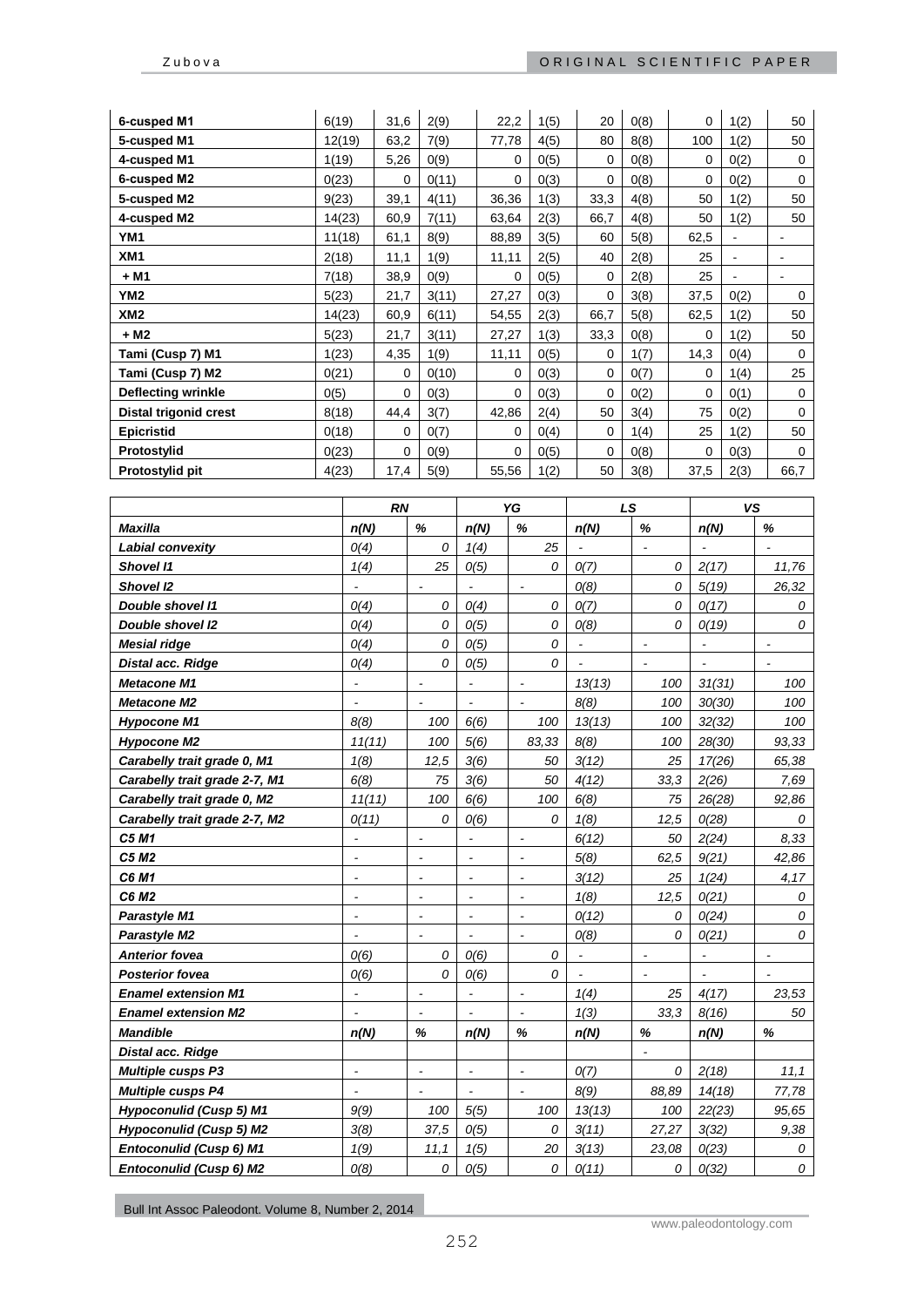| 6-cusped M1                  | 1(9)                     | 11,1                     | 1(5) | 20                       | 3(13)  | 27,27                    | O(23)  | 0     |
|------------------------------|--------------------------|--------------------------|------|--------------------------|--------|--------------------------|--------|-------|
| 5-cusped M1                  | 8(9)                     | 88,9                     | 4(5) | 80                       | 10(13) | 76,92                    | 22(23) | 95,65 |
| 4-cusped M1                  | O(9)                     | 0                        | O(5) | 0                        | O(13)  | 0                        | 1(23)  | 4,35  |
| 6-cusped M2                  | O(8)                     | 0                        | O(5) | 0                        | O(11)  | 0                        | O(32)  | 0     |
| 5-cusped M2                  | 3(8)                     | 37,5                     | O(5) | 0                        | 4(11)  | 36,36                    | 3(32)  | 9,38  |
| 4-cusped M2                  | 5(8)                     | 62,5                     | 5(5) | 100                      | 7(11)  | 63,63                    | 29(32) | 90,63 |
| YM1                          |                          |                          |      |                          | 7(12)  | 58,33                    | 17(20) | 85    |
| XM1                          | $\overline{\phantom{a}}$ | $\overline{\phantom{a}}$ | ٠    | $\overline{\phantom{a}}$ | O(12)  | 0                        | O(20)  | 0     |
| + M1                         |                          | ٠                        | ٠    |                          | 5(12)  | 41,67                    | 3(20)  | 15    |
| YM2                          |                          | ٠                        | ٠    | $\overline{a}$           | 1(11)  | 9,09                     | O(29)  | 0     |
| XM2                          | $\overline{\phantom{a}}$ | $\overline{\phantom{a}}$ | ٠    | $\overline{\phantom{a}}$ | 7(11)  | 63,64                    | 20(29) | 68,97 |
| + M2                         | $\overline{\phantom{a}}$ | $\overline{\phantom{a}}$ | ٠    | $\overline{a}$           | 4(11)  | 36,36                    | 13(29) | 44,83 |
| Tami (Cusp 7) M1             | -                        | ٠                        |      |                          | 1(13)  | 7,69                     | 1(27)  | 3,7   |
| Tami (Cusp 7) M2             |                          | $\overline{\phantom{a}}$ |      |                          |        | $\overline{\phantom{a}}$ | O(26)  | 0     |
| <b>Deflecting wrinkle</b>    | 1(5)                     | 20                       | O(5) | 0                        | 1(5)   | 20                       | 1(13)  | 7,69  |
| <b>Distal trigonid crest</b> | 2(8)                     | 25                       | O(5) | 0                        | 2(11)  | 18,18                    | 2(21)  | 9,52  |
| <b>Epicristid</b>            | O(8)                     | 0                        | O(5) | 0                        | O(11)  | 0                        | O(21)  | 0     |
| Protostylid                  | O(9)                     | 0                        | O(5) | 0                        | O(13)  | 0                        | O(28)  | 0     |
| Protostylid pit              | O(9)                     | 0                        | O(5) | 0                        | O(13)  | 0                        | 1(28)  | 3,57  |

*Table 4. Dental trait percentages and number of individuals scored for Neolithic samples. n – number of trait presence, N – number of individuals*

|                                           | <b>Factor 1</b> | Factor 2 |
|-------------------------------------------|-----------------|----------|
| Shovel I1                                 | $-0,72$         | $-0,37$  |
| Carabelli trait, grade 2-7 M <sup>1</sup> | 0,80            | 0,06     |
|                                           |                 |          |
| Hypocone reduction $M^2$                  | 0,27            | $-0.85$  |
| 6-cusped M1                               | 0,00            | $-0,36$  |
| 4-cusped M1                               | $-0,02$         | 0,67     |
| 4-cusped M2                               | 0,73            | $-0.33$  |
| Distal trigonid crest M <sub>1</sub>      | $-0,72$         | 0,26     |
| Deflecting wrinkle M <sub>1</sub>         | 0,56            | 0,64     |

*Table 5. Trait loadings on the first two factors.*

|                         | N<br>Malta  | <b>istvenka</b><br><b>Maxilla</b> | $\infty$<br>Kostenky-1 | Kostenki-14 | Kostenki-15              | Sungir'-2   | Sungir'-3                |
|-------------------------|-------------|-----------------------------------|------------------------|-------------|--------------------------|-------------|--------------------------|
| <b>Labial convexity</b> | weak        | ٠                                 | $+$                    | $\mathbf 0$ | -                        | $\ddot{}$   | $+$                      |
| Shovel I1               | $\mathbf 0$ | $\blacksquare$                    | $\blacksquare$         | $\mathbf 0$ | ۰                        | $\mathbf 0$ | $\mathbf 0$              |
| Shovel 12               | $+$         | $\blacksquare$                    | $\ddot{}$              | $+$         | $\overline{\phantom{a}}$ | $\mathbf 0$ |                          |
| Double shovel I1        | $\mathbf 0$ | $\overline{\phantom{0}}$          | $\mathbf 0$            | $\mathbf 0$ | $\overline{\phantom{a}}$ | $\mathbf 0$ | $\mathbf 0$              |
| Double shovel I2        | $\Omega$    | $\overline{\phantom{0}}$          | $\Omega$               | $\Omega$    | ٠                        | $\Omega$    | $\Omega$                 |
| <b>Mesial ridge</b>     | $\Omega$    | $\blacksquare$                    | $\blacksquare$         | $\Omega$    | $\overline{\phantom{a}}$ | $\mathbf 0$ | $+$                      |
| Distal acc. Ridge       | $\Omega$    | $\blacksquare$                    | $\blacksquare$         | $\Omega$    | $\blacksquare$           | $\mathbf 0$ | $\overline{\phantom{a}}$ |
| <b>Metacone M1</b>      | $+$         | $\blacksquare$                    | $+$                    | $+$         | $+$                      | $\ddot{}$   | $+$                      |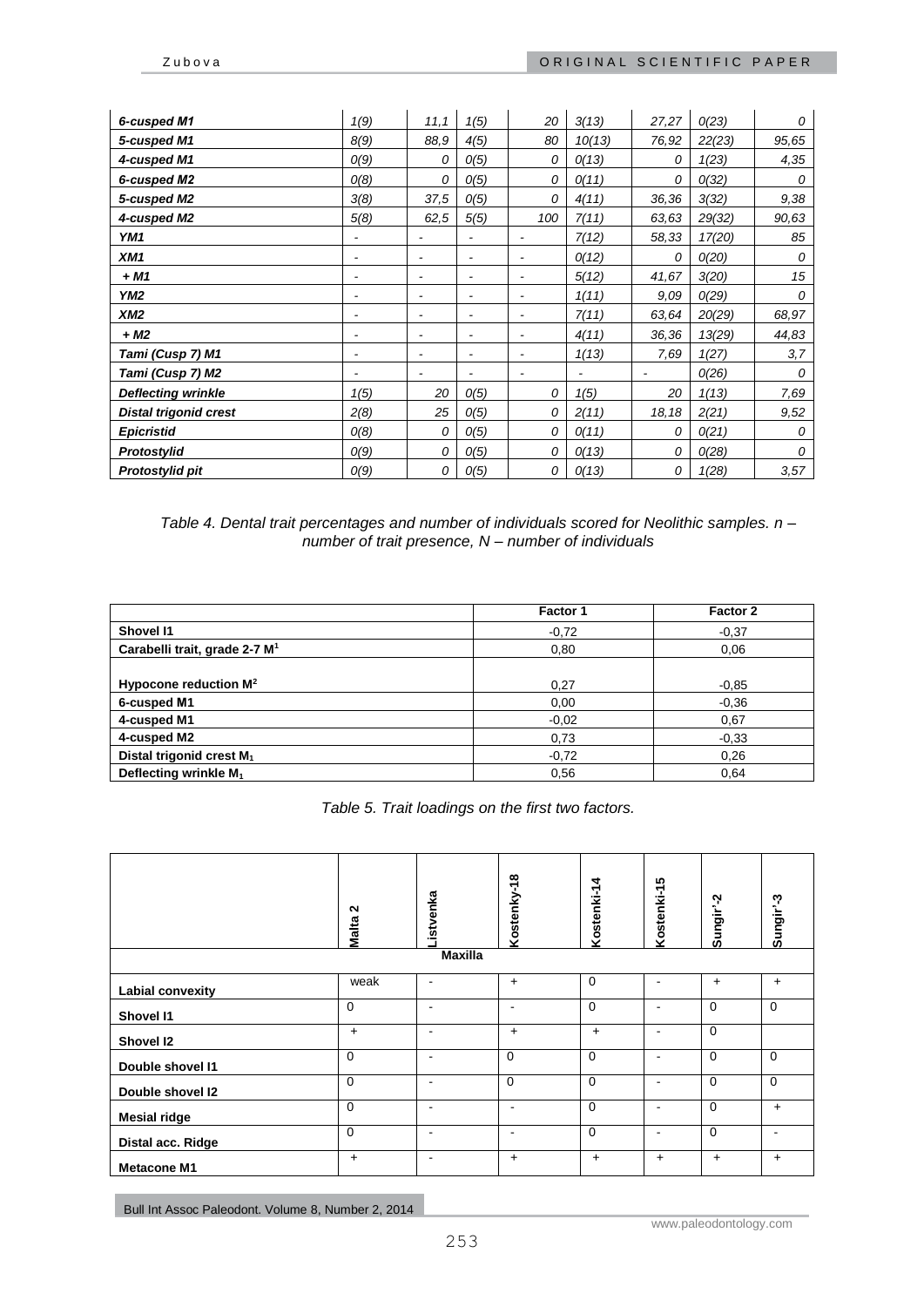| <b>Metacone M2</b>            | $\blacksquare$                                 | $\blacksquare$        | $\ddot{}$       | $+$                   | $\blacksquare$           | $+$                                   | $+$                                         |
|-------------------------------|------------------------------------------------|-----------------------|-----------------|-----------------------|--------------------------|---------------------------------------|---------------------------------------------|
| <b>Hypocone M1</b>            | $+$                                            | $\bar{\phantom{a}}$   | $+$             | $+$                   | $+$                      | $+$                                   | $+$                                         |
| <b>Hypocone M2</b>            | $\sim$                                         | $\blacksquare$        | $\ddot{}$       | $\ddot{}$             | $\blacksquare$           | $+$                                   | $\Omega$                                    |
| Carabelly trait grade 0, M1   | $\Omega$                                       | $\blacksquare$        | $\mathbf 0$     | $+$                   | $\overline{0}$           | $\mathbf 0$                           | $+$                                         |
| Carabelly trait grade 2-7, M1 | $\ddag$                                        | $\blacksquare$        | $\ddot{}$       | $\mathbf 0$           | $\ddot{}$                | $+$                                   | $\overline{0}$                              |
| Carabelly trait grade 0, M2   | $\sim$                                         | $\blacksquare$        | $\ddot{}$       | $\ddag$               | $\blacksquare$           | $+$                                   | $\blacksquare$                              |
| Carabelly trait grade 2-7, M2 | $\blacksquare$                                 | $\blacksquare$        | $\mathbf 0$     | $\mathbf 0$           | $\sim$                   | $\mathbf 0$                           | $\blacksquare$                              |
| <b>C5 M1</b>                  | $\Omega$                                       | $\blacksquare$        | $\mathbf 0$     | $\sim$                | $\Omega$                 | $\blacksquare$                        | $\Omega$                                    |
| <b>C5 M2</b>                  | $\blacksquare$                                 | $\blacksquare$        | $+$             | $\blacksquare$        | $\blacksquare$           | $\blacksquare$                        | $\Omega$                                    |
| <b>C6 M1</b>                  | $\ddot{}$                                      | $\blacksquare$        | $\mathbf 0$     | $\blacksquare$        | $\mathbf 0$              | $\blacksquare$                        | $\Omega$                                    |
| <b>C6 M2</b>                  | $\sim$                                         | $\blacksquare$        | $\mathbf 0$     | $\blacksquare$        | $\blacksquare$           | $\blacksquare$                        | $\mathbf 0$                                 |
| Parastyle M1                  | $\mathbf 0$                                    | $\bar{\phantom{a}}$   | $\overline{0}$  | $\mathbf 0$           | $\overline{0}$           | $\mathbf 0$                           | $\overline{0}$                              |
| Parastyle M2                  | $\sim$                                         | $\mathbf{r}$          | $\overline{0}$  | $\mathbf 0$           | $\overline{\phantom{a}}$ | $\overline{0}$                        | $\mathbf{r}$                                |
| <b>Anterior fovea</b>         | $\mathbf 0$                                    | $\blacksquare$        | $\mathbf 0$     | $\blacksquare$        | $\mathbf 0$              | $\mathbf 0$                           | $\blacksquare$                              |
| <b>Posterior fovea</b>        | $\Omega$                                       | $\blacksquare$        | $+$             | $\blacksquare$        | $+$                      | $\mathbf 0$                           | $\blacksquare$                              |
| <b>Enamel extension M1</b>    | $\blacksquare$                                 | $\blacksquare$        | $+$             | $+$                   | $\blacksquare$           | $\blacksquare$                        | $\blacksquare$                              |
| <b>Enamel extension M2</b>    | $\blacksquare$                                 | $\blacksquare$        | $\blacksquare$  | $+$                   | $\blacksquare$           | $\mathbf 0$                           | $\blacksquare$                              |
| References                    | Zubov, Gokhman, 2003,<br>Zubova, present study | Zubova, present study | Khaldeeva, 2006 | Zubova, present study | Zubova, present study    | Zubov, 2000, Zubova,<br>present study | Zubova,<br>present study<br>2000,<br>Zubov, |

|                                | Malta <sub>2</sub>       | istvenka        | Kostenky-18    | Kostenki-14    | Kostenki-15    | Sungir-2     | Sungir-3       |
|--------------------------------|--------------------------|-----------------|----------------|----------------|----------------|--------------|----------------|
|                                |                          | <b>Mandible</b> |                |                |                |              |                |
| <b>Mesial ridge</b>            | $\mathbf 0$              | $\blacksquare$  | $\blacksquare$ | $\blacksquare$ | $\blacksquare$ |              |                |
| Distal acc. Ridge              | $\Omega$                 | $\blacksquare$  | $\mathbf{r}$   | $\mathbf{r}$   | $\blacksquare$ |              |                |
| <b>Multiple cusps P3</b>       | $\blacksquare$           | $\blacksquare$  | $\blacksquare$ | $\mathbf 0$    | $\blacksquare$ | $\mathbf 0$  |                |
| <b>Multiple cusps P4</b>       | $\blacksquare$           | $\blacksquare$  | $\blacksquare$ | $\mathbf 0$    | $\sim$         | $+$          | $\overline{a}$ |
| <b>Hypoconulid (Cusp 5) M1</b> | $+$                      | $+$             | $+$            | $\ddot{}$      | $+$            | $+$          | $\ddot{}$      |
| <b>Hypoconulid (Cusp 5) M2</b> | $\overline{\phantom{a}}$ | $\blacksquare$  | $\Omega$       | $\Omega$       | $\blacksquare$ | $\mathbf{0}$ | $\Omega$       |
| <b>Entoconulid (Cusp 6) M1</b> | $\mathbf 0$              | $+$             | $\Omega$       | $\Omega$       | $\Omega$       | $\Omega$     | $\Omega$       |
| <b>Entoconulid (Cusp 6) M2</b> | $\blacksquare$           | $\blacksquare$  | $\Omega$       | $\Omega$       | $\blacksquare$ | $\mathbf{0}$ | $\Omega$       |
| 6-cusped M1                    | $\mathbf 0$              | $+$             | $\Omega$       | $\Omega$       | $\Omega$       | $\mathbf{0}$ | $\mathbf 0$    |
| 5-cusped M1                    | $+$                      | $\Omega$        | $+$            | $\ddot{}$      | $+$            | $+$          | $+$            |
| 4-cusped M1                    | $\mathbf 0$              | $\Omega$        | $\Omega$       | $\Omega$       | $\Omega$       | $\mathbf{0}$ | $\Omega$       |
| 6-cusped M2                    | $\blacksquare$           | $\blacksquare$  | $\Omega$       | $\Omega$       | $\blacksquare$ | $\Omega$     | $\Omega$       |
| 5-cusped M2                    | $\overline{\phantom{a}}$ | $\blacksquare$  | $\mathbf 0$    | $\Omega$       | $\blacksquare$ | $\mathbf 0$  | $\mathbf 0$    |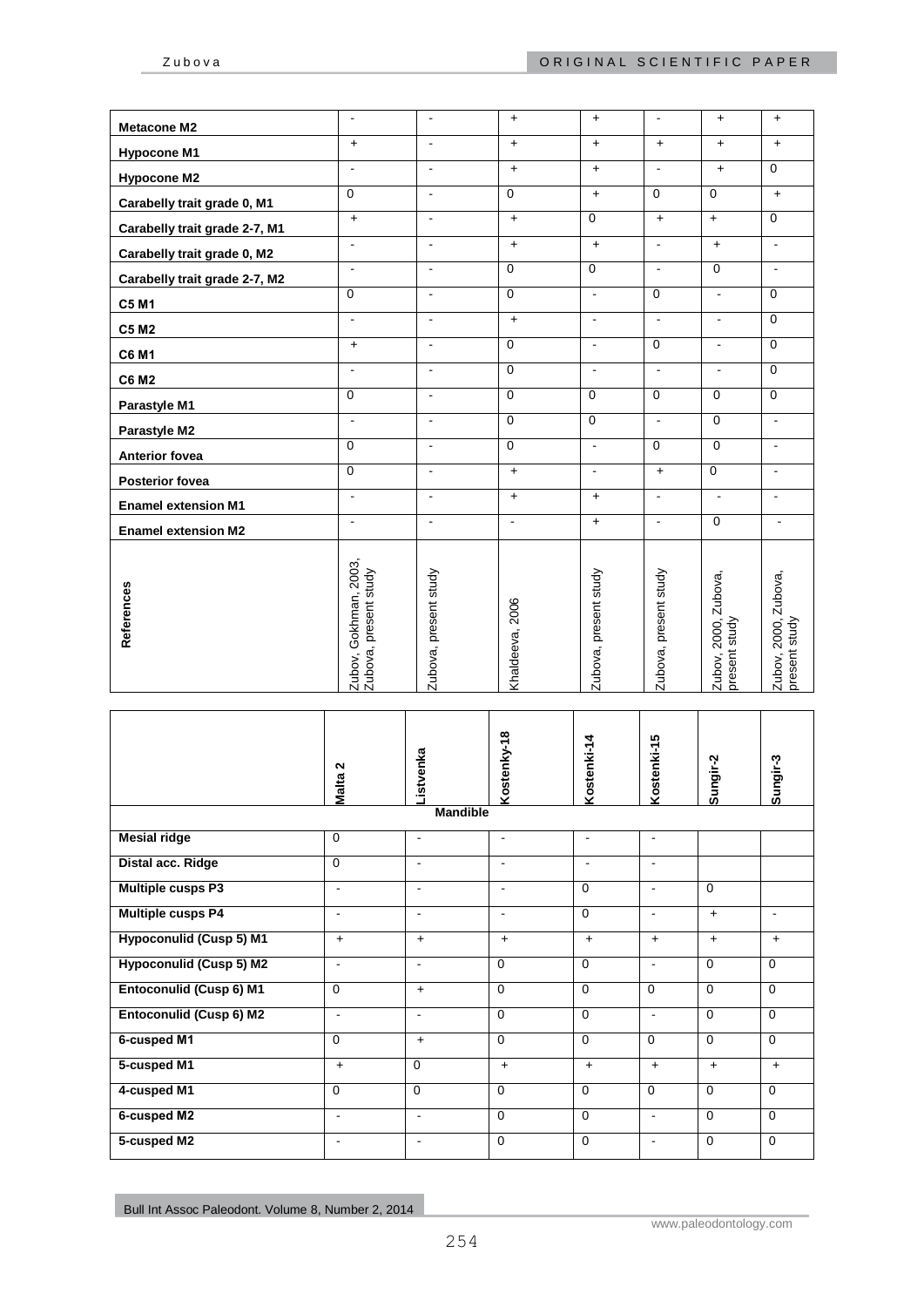| 4-cusped M2                  | $\overline{\phantom{a}}$                       | $\blacksquare$        | $+$             | $+$                      | $\blacksquare$        | $+$                                      | $+$                                   |
|------------------------------|------------------------------------------------|-----------------------|-----------------|--------------------------|-----------------------|------------------------------------------|---------------------------------------|
| YM <sub>1</sub>              | $\ddot{}$                                      | $\ddot{+}$            | $+$             | $\blacksquare$           | $\Omega$              | $+$                                      | $+$                                   |
| XM <sub>1</sub>              | $\Omega$                                       | $\mathbf 0$           | $\mathbf 0$     | $\overline{\phantom{a}}$ | $+$                   | $\Omega$                                 | $\mathbf 0$                           |
| $+ M1$                       | $\overline{0}$                                 | $\overline{0}$        | $\Omega$        | $\blacksquare$           | $\Omega$              | $\overline{0}$                           | $\Omega$                              |
| YN2                          | $\blacksquare$                                 | $\sim$                | $\mathbf 0$     | $\mathbf 0$              | $\blacksquare$        | $\mathbf 0$                              | $\mathbf 0$                           |
| XM2                          | $\blacksquare$                                 | $\blacksquare$        | $\mathbf 0$     | $\mathbf 0$              | $\blacksquare$        | $+$                                      | $\mathbf 0$                           |
| $+ M2$                       | $\blacksquare$                                 | $\sim$                | $+$             | $+$                      | ÷                     | $\overline{0}$                           | $+$                                   |
| Tami (Cusp 7) M1             | $\mathbf 0$                                    | $\mathbf 0$           | $\mathbf 0$     | $\mathbf 0$              | $\mathbf 0$           | $\mathbf 0$                              | $\mathbf 0$                           |
| Tami (Cusp 7) M2             | $\blacksquare$                                 | $\sim$                | $\mathbf 0$     | $\mathbf 0$              | $\blacksquare$        | $\mathbf 0$                              | $\mathbf 0$                           |
| <b>Anterior fovea</b>        | $\Omega$                                       | $\ddot{}$             | $\blacksquare$  | $\blacksquare$           | $\mathbf 0$           | $\mathbf 0$                              | $\mathbf 0$                           |
| <b>Posterior fovea</b>       | $\mathbf{0}$                                   | $\mathbf 0$           | $+$             | $\blacksquare$           | $\mathbf 0$           | $\mathbf{0}$                             | $\mathbf 0$                           |
| <b>Deflecting wrinkle</b>    | $\Omega$                                       | $\overline{0}$        | $\Omega$        | $\blacksquare$           | $\mathbf 0$           | $+$                                      | $\mathbf 0$                           |
| <b>Distal trigonid crest</b> | $\mathbf 0$                                    | $\mathbf 0$           | $\mathbf 0$     | $\blacksquare$           | $\mathbf 0$           | $\mathbf 0$                              | $\mathbf 0$                           |
| <b>Epicristid</b>            | $\mathbf 0$                                    | $\mathbf 0$           | $\mathbf 0$     | $\overline{a}$           | $\mathbf 0$           | $\mathbf 0$                              | $\mathbf 0$                           |
| Protostylid                  | $\overline{0}$                                 | $\overline{0}$        | $\mathbf 0$     | $\mathbf 0$              | $\mathbf 0$           | $\mathbf 0$                              | $\mathbf 0$                           |
| Protostylid pit (grade 1)    | $\overline{0}$                                 | $+$                   | $\Omega$        | $\mathbf 0$              | $\mathbf 0$           | $+$                                      | $\overline{0}$                        |
| References                   | Zubov, Gokhman, 2003,<br>Zubova, present study | Zubova, present study | Khaldeeva, 2006 | Zubova, present study    | Zubova, present study | Zubova,<br>Zubov, 2000,<br>present study | Zubov, 2000, Zubova,<br>present study |

*Table 6. Dental trait presence in Upper Paleolithic samples.*



*Figure 1. The map of Neolithic sites location.*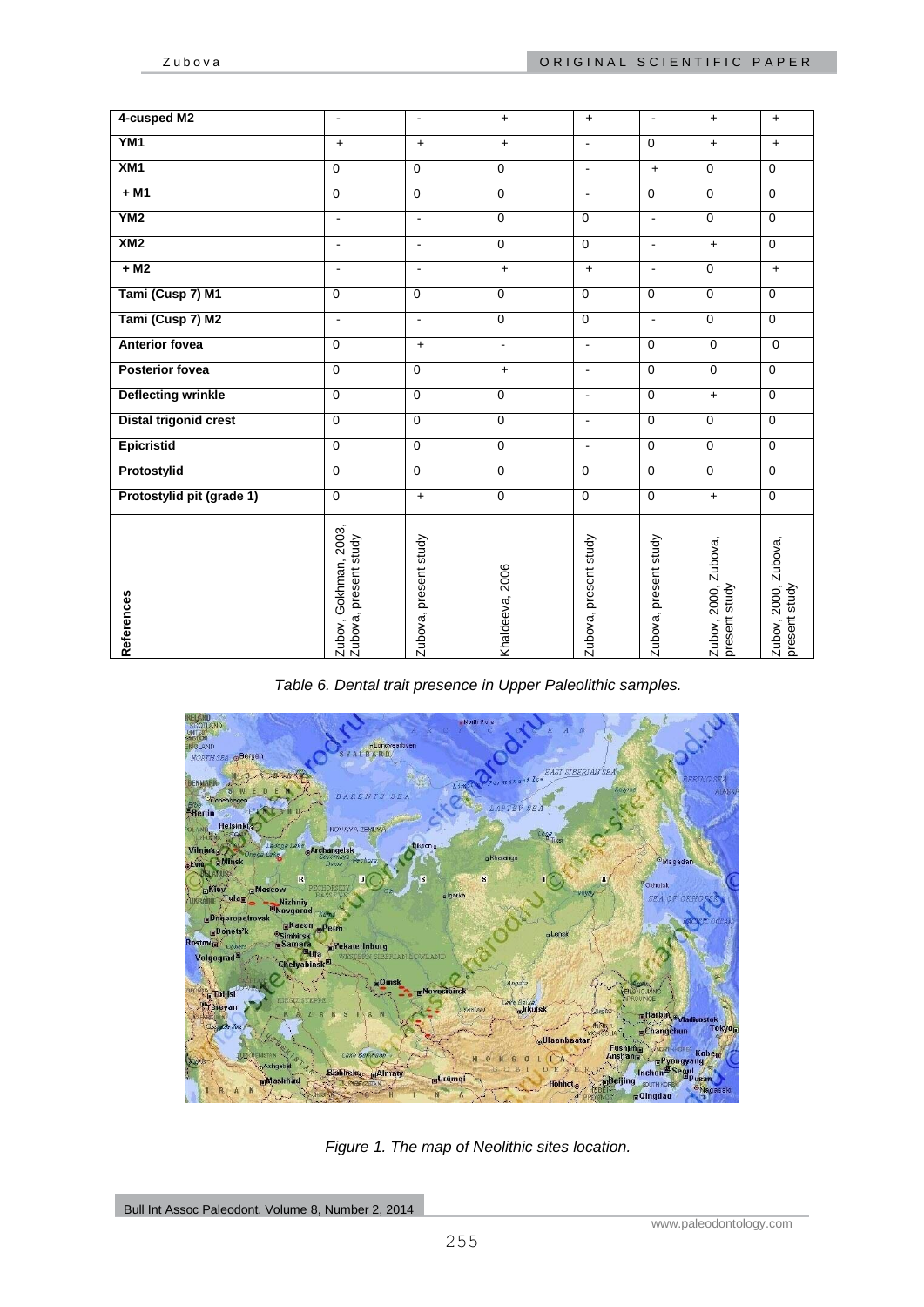

*Figure 2. The position of groups on the first two principal components 1 – SI1, 2 – SI2, 3 – KA1, 4-KA2, 5-BM, 6-RN, 7-YG, 8-LS, 9-VS, 10-LM, 11-KM*



*Figure 3. Dendrogram shoving the results of the cluster analysis of the frequencies of dental traits in Mesolithic and Neolithic groups. 1 – SI1, 2 – SI2, 3 – KA1, 4-KA2, 5-BM, 6-RN, 7-YG, 8-LS, 9- VS, 10-LM, 11-KM*